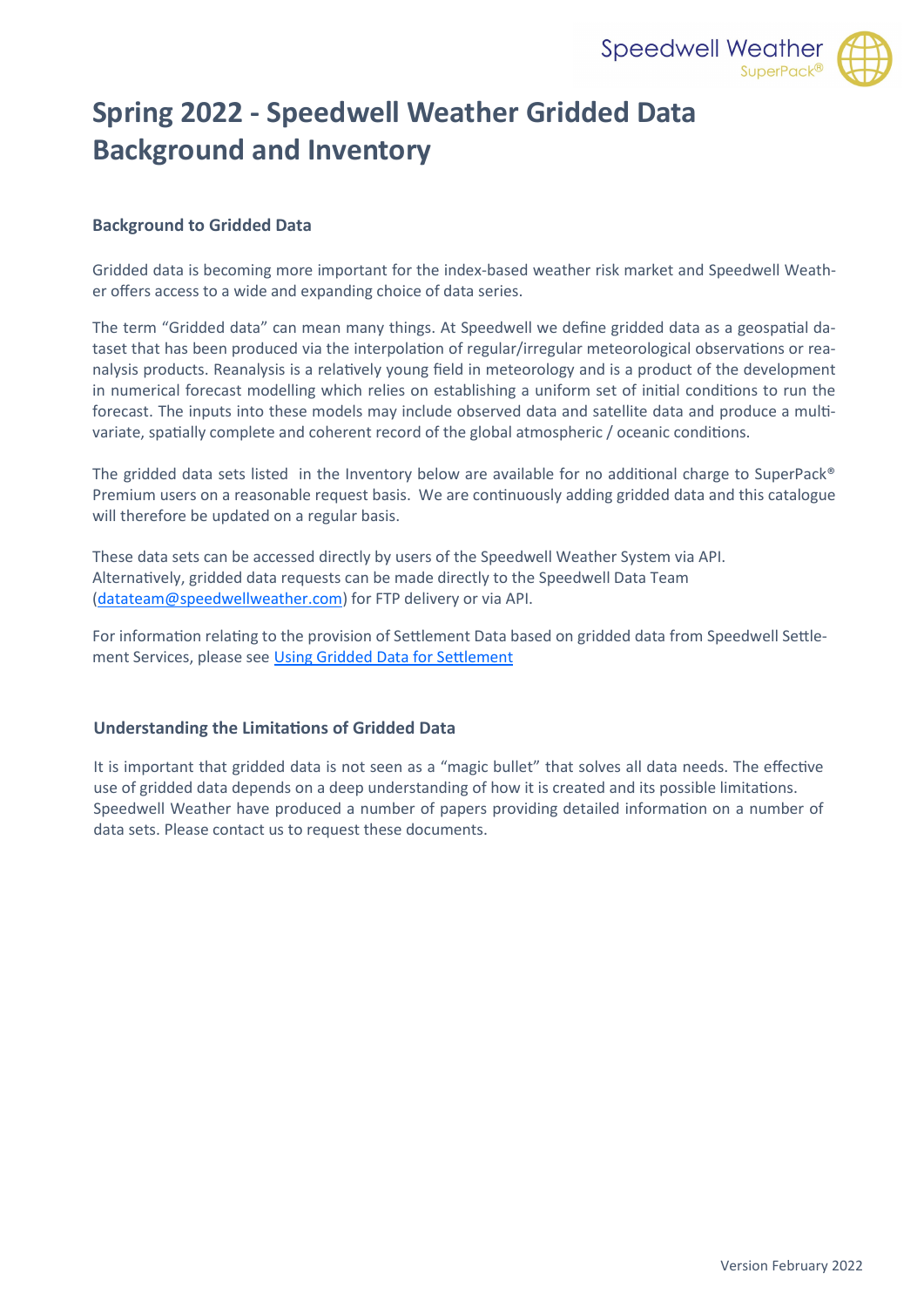

#### <span id="page-1-0"></span>**Gridded Data Settlement Data**

Settlement Data is weather data used to calculate the value of a weather index on which a weather protection contract has been based.

Speedwell Settlement Services Limited is a major provider of Settlement Data and has been involved in a wide range weather risk transactions including energy market hedges, event insurance, exchange traded products and the largest weather transactions on record. Settlement Data can be produced for gridded datasets.

The role of Speedwell Settlement Services in any weather transaction is:

- To define the process, data quality, data source, delivery cycle and methods used to address errors and missing data in a Settlement Contract. This ensures total transparency in the process.
- To provide a feed of data to the counterparties during the life cycle of the contract term. The data supplied is with no missing data points and gross errors removed with notifications issued to all parties for transparency.
- At the end of the contract term, to provide the final Settlement Data (Index) to all counterparties at the same time along with an accompanying Settlement Certificate to enable any payout to be calculated, documented and actioned.

Please contact us for more information: [Support@SpeedwellSettlementServices.com](mailto:Support@SpeedwellSettlementServices.com?subject=Speedwell%20Settlement%20Services%20-%20Gridded%20Data)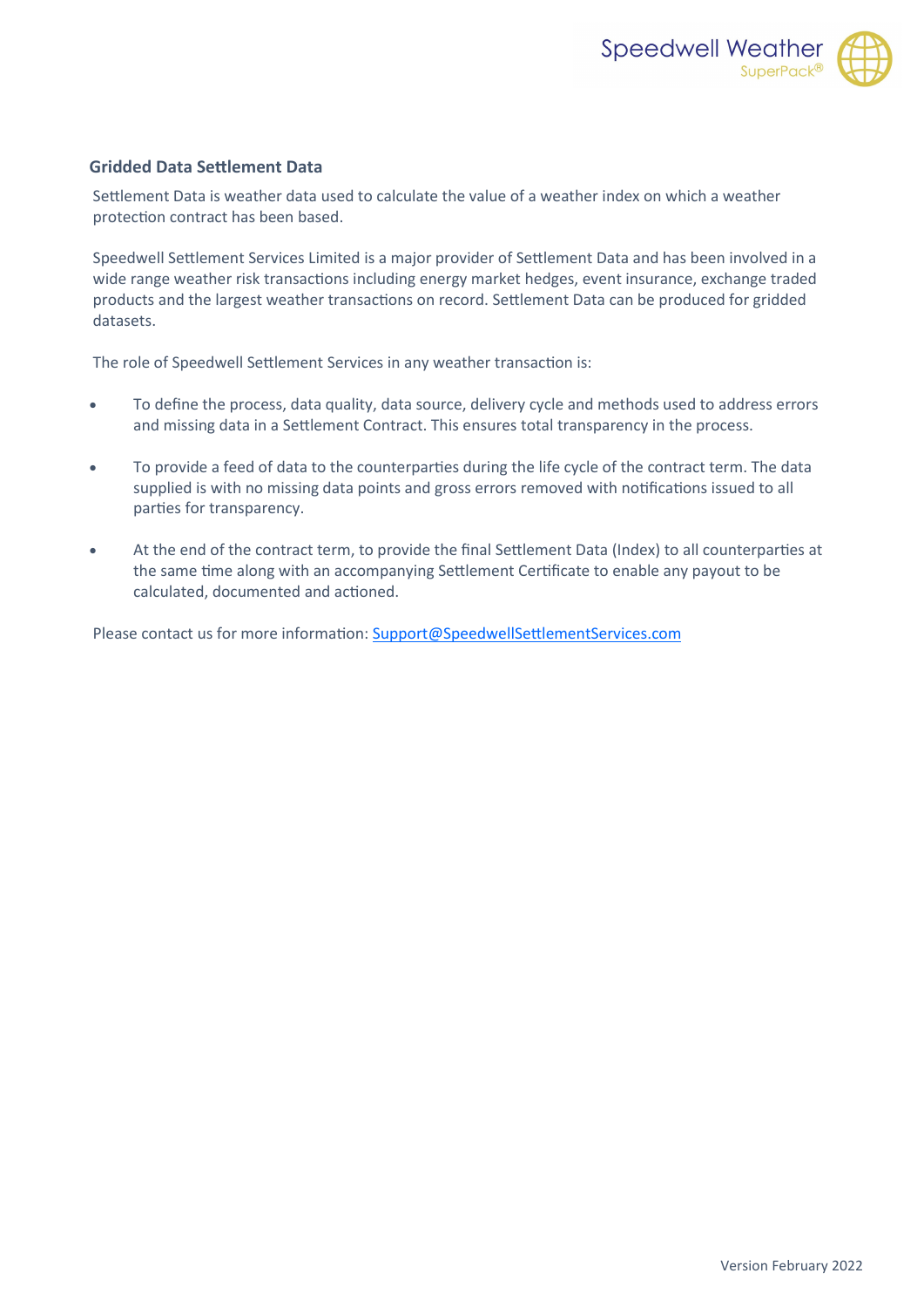

# <span id="page-2-0"></span>**Speedwell Weather Gridded Data Inventory**

Speedwell are continuously adding gridded data and this catalogue will therefore be updated on a regular basis, if there are reanalysis products that you would like to see added to this inventory, please contact us

The list of products for each of the following gridded datasets/providers can be found by following the links below:

**[ARC2](#page-3-0) - NOAA Climate Prediction Center (CPC) African rainfall estimates [BOM](#page-4-0) - Bureau of Meteorology (Australia) various hi-res elements based upon ground observations [CHIRPS 2.0](#page-5-0) - Climate Hazards Group (CHG) precipitation estimates using cloud top temperature [DWD](#page-6-0) - Deutscher Wetterdienst hi-res rainfall product using gauge data [ECMWF ERA5](#page-7-0) - ERA5 global reanalysis from 1950 to recent, numerous elements [ECMWF ERA Interim](#page-8-0) - (ceased production Aug 2019) [EOS](#page-9-0) - Earth Observation System MODIS Vegetation Index (NDVI) - global land coverage [MERRA 2](#page-10-0) - global reanalysis from 1980 to recent, numerous elements [NOAA CPC](#page-11-0) - Climate prediction Centre Gauge-Based Analysis of Global Daily Precipitation [PRISM](#page-12-0) - US hi-res precipitation and temperature datasets [UK Met Office](#page-13-0) - Global Sea Surface Temperature dataset**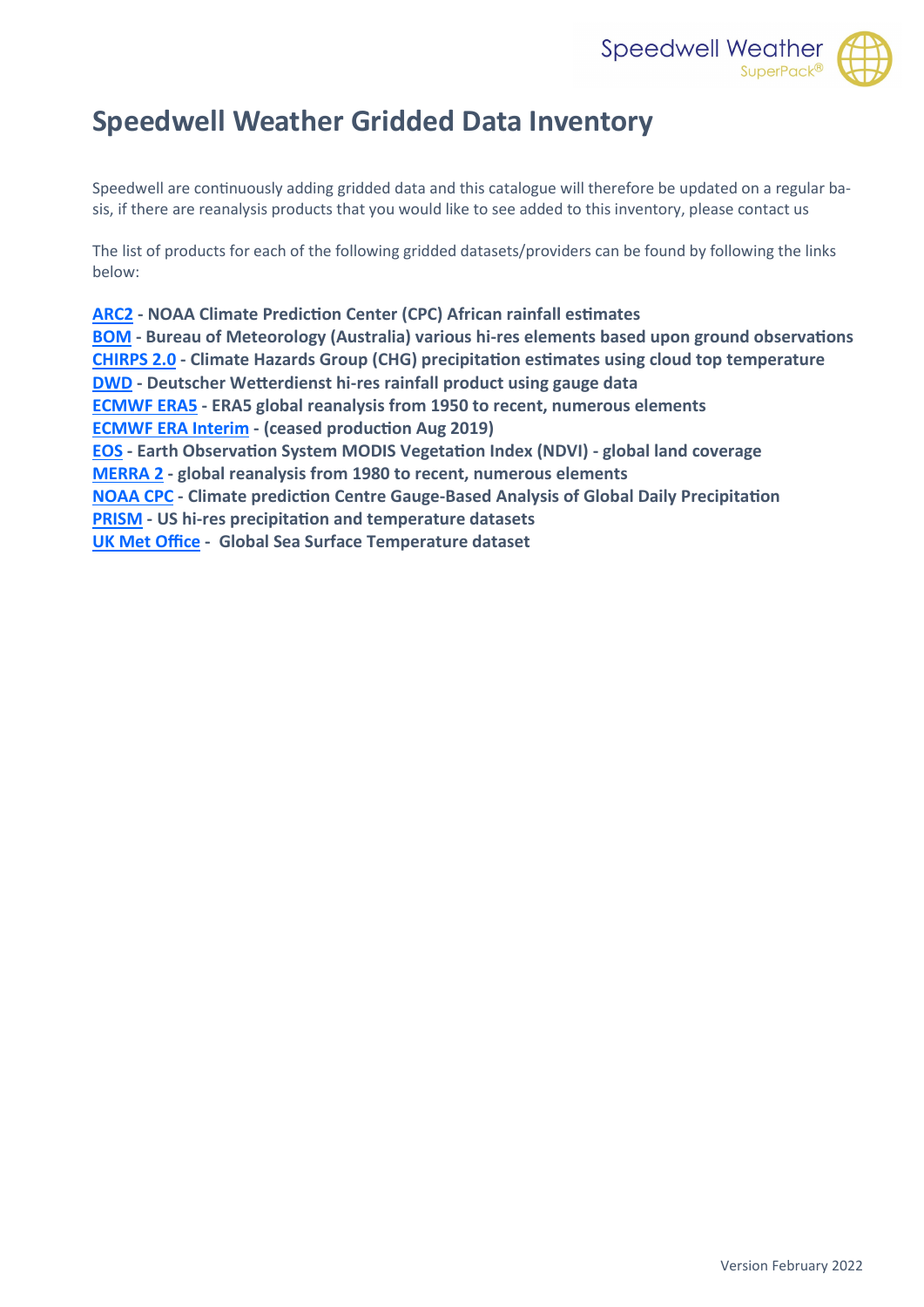

## <span id="page-3-0"></span>**ARC2 - NOAA Climate Prediction Center (CPC)**

Description: Africa region rainfall climatology using 3 hourly infrared satellite imagery (EUMETSAT) and hourly/24 hour rainfall totals from WMO reporting rain gauges (GTS)

#### Earliest Data: 1983-01-01 Latest Data: 3 days ago

| <b>Data Element Name</b> | <b>HR</b> | <b>Region / Resolution</b>                                     | Daily /<br>Hourly | <b>Units</b> |
|--------------------------|-----------|----------------------------------------------------------------|-------------------|--------------|
| Rain                     | N         | Africa: $0.1($ $^{\sim}10)$ x $0.1($ $^{\sim}10)$ degrees( km) | Daily             | mm           |

HR = Speedwell derived high resolution product

**Y** = available

**N** = not available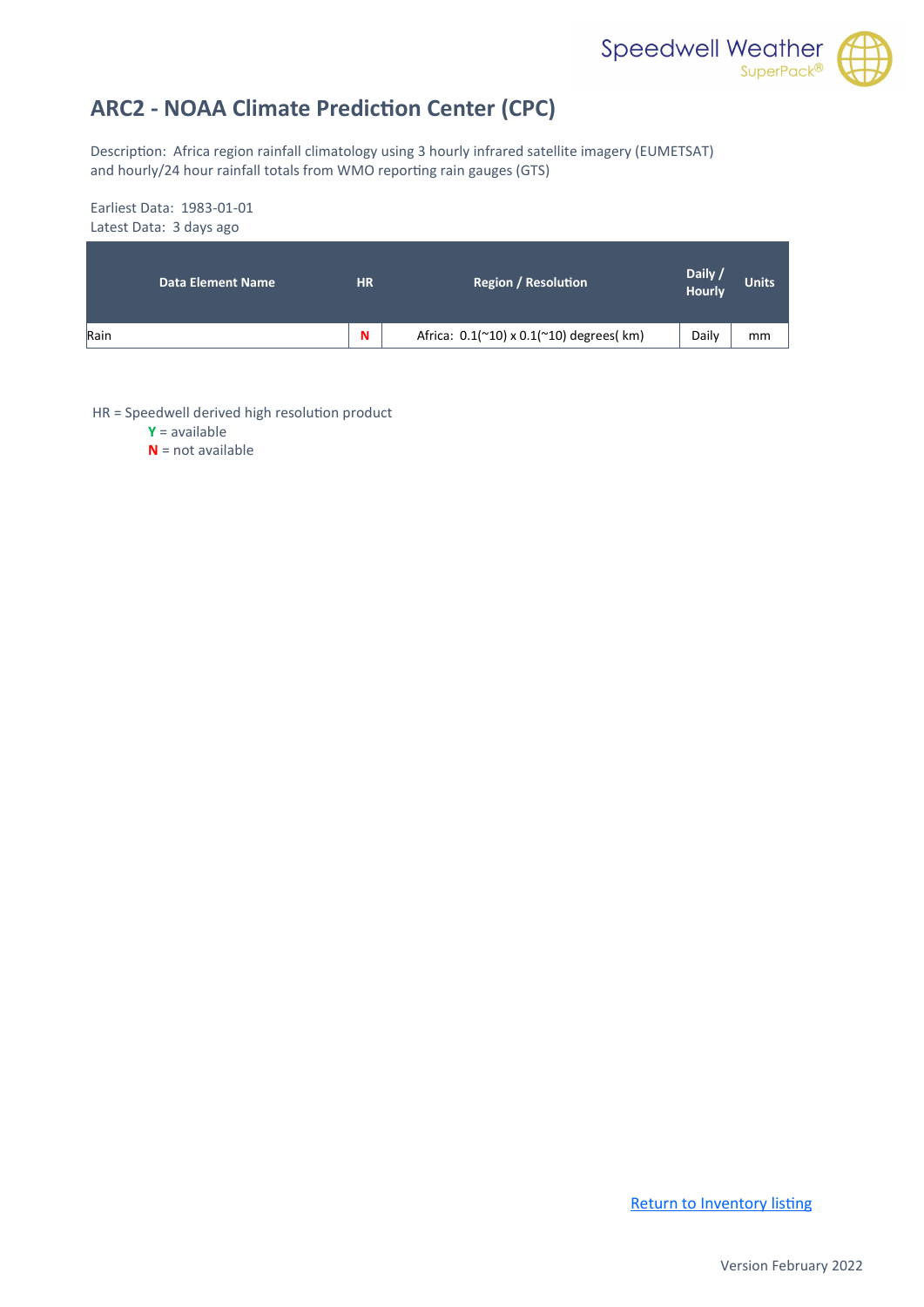

## <span id="page-4-0"></span>**Bureau of Meteorology (Australia)**

Description: Reanalysis of quality controlled surface rainfall and temperature observations, projected to a regular grid. Solar data comes from satellite based observations, projected to a regular grid. Series is revised over time as further improvements in data quality are applied

Earliest Data: Rain 1900-01-01, Temperature 1911-01-01, Solar 1990-01-01

| Data Element Name   | <b>HR</b> | <b>Region / Resolution</b>                | Daily /<br><b>Hourly</b> | <b>Units</b>      |
|---------------------|-----------|-------------------------------------------|--------------------------|-------------------|
| Rain                | N         | Australia: 0.05(5) x 0.05(5) degrees (km) | Daily                    | mm                |
| Solar Radiation     | N         | Australia: 0.05(5) x 0.05(5) degrees (km) | Daily                    | MJ/m <sup>2</sup> |
| Temperature Maximum | N         | Australia: 0.05(5) x 0.05(5) degrees (km) | Daily                    |                   |
| Temperature Minimum | N         | Australia: 0.05(5) x 0.05(5) degrees (km) | Daily                    |                   |

HR = Speedwell derived high resolution product

**Y** = available

**N** = not available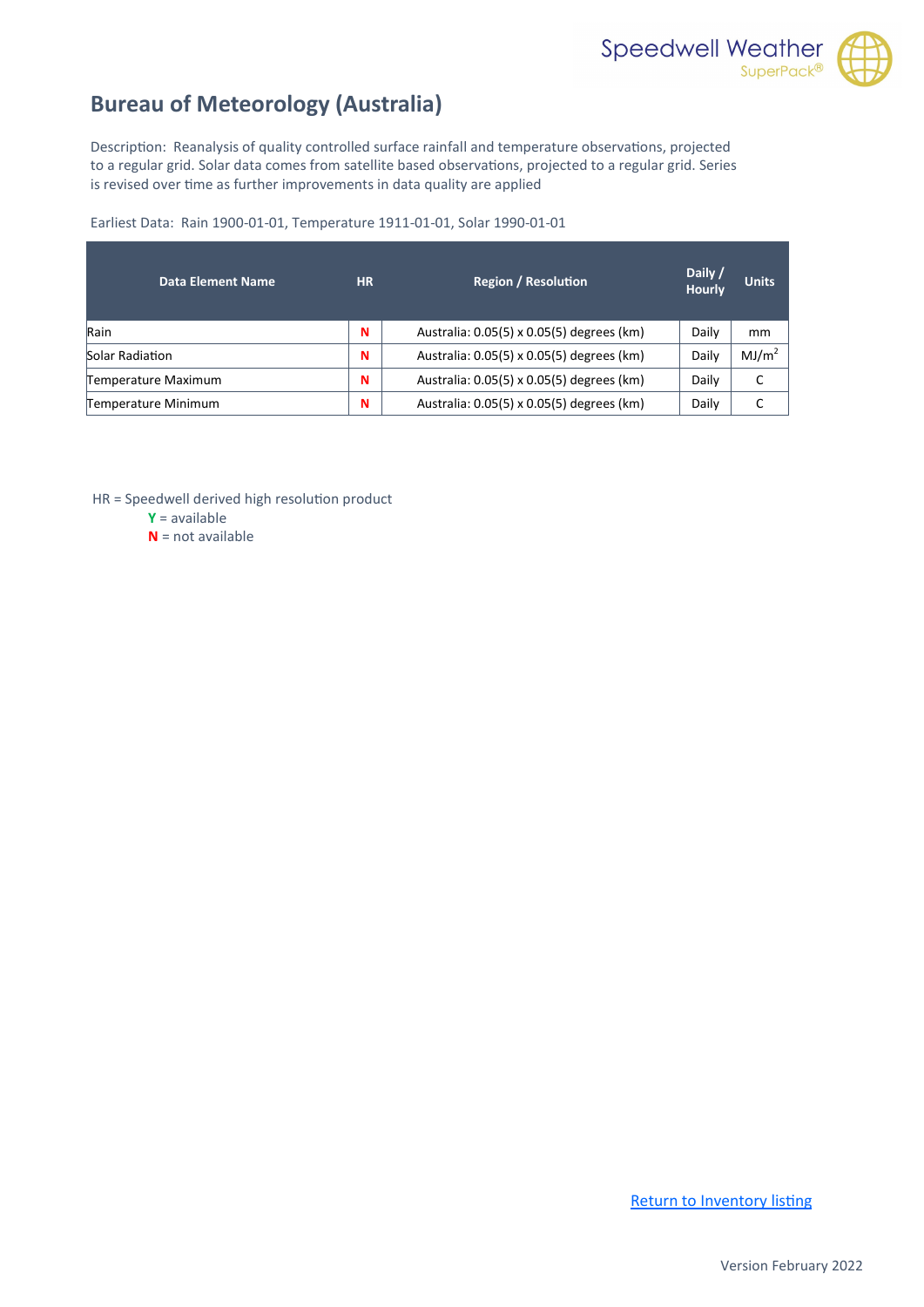

## <span id="page-5-0"></span>**CHIRPS 2.0 - Climate Hazards Group (CHG)**

Description: A global rainfall estimate, derived from satellite imagery using algorithms to estimate rainfall at the surface based upon cloud top temperatures

Earliest Data: 1981-01-01 Latest Data: 6 days ago

| <b>Data Element Name</b> | <b>HR</b> | <b>Region / Resolution</b>             | Daily /<br>Hourly | <b>Units</b> |
|--------------------------|-----------|----------------------------------------|-------------------|--------------|
| Rain                     | N         | Global: 0.05(5) x 0.05(5) degrees (km) | Daily             | mm           |

HR = Speedwell derived high resolution product

**Y** = available

**N** = not available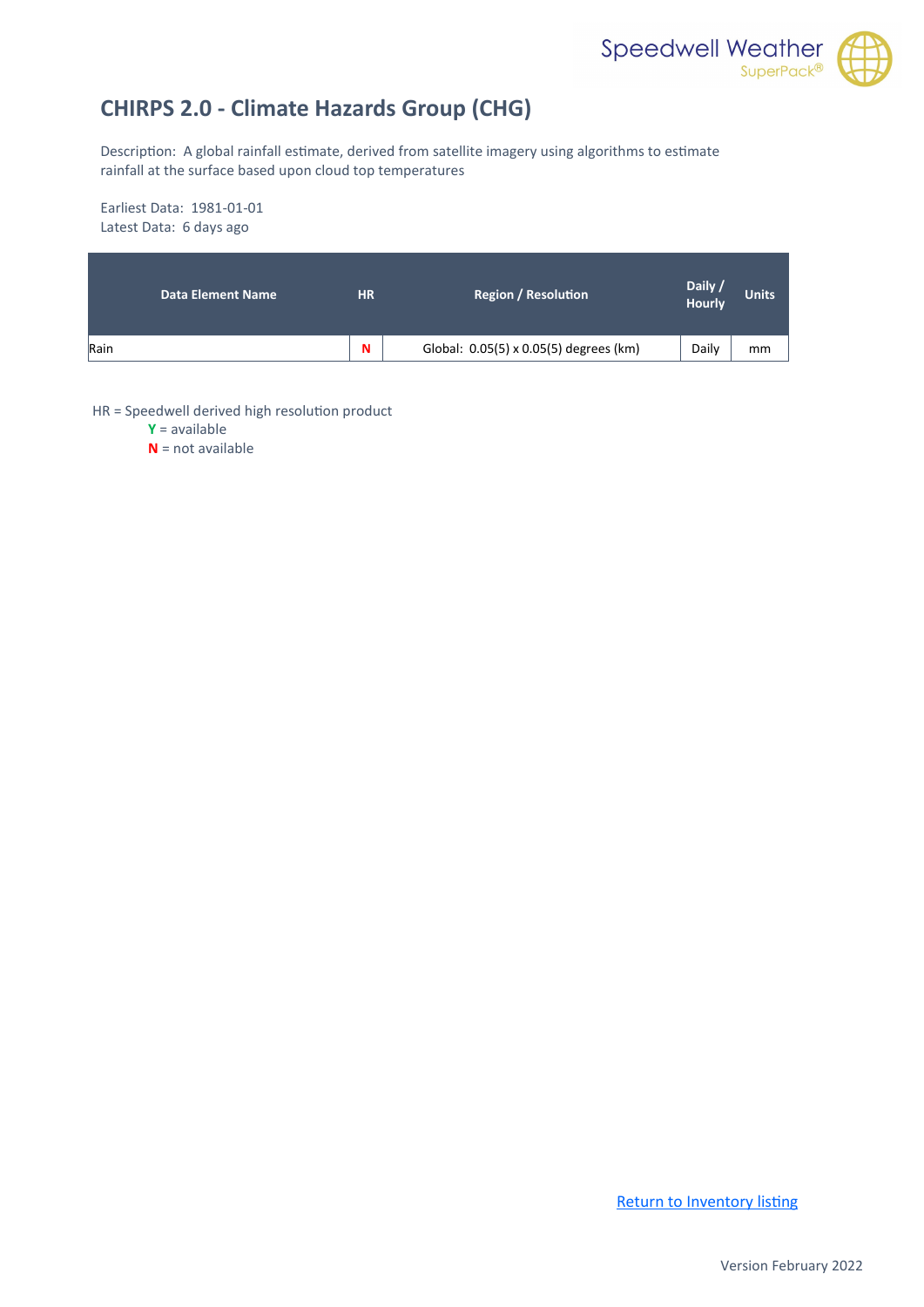

## <span id="page-6-0"></span>**Deutscher Wetterdienst (DWD)**

Description: German gridded daily rain constructed using interpolation of all daily precipitation data available at the DWD (Deutscher Wetterdienst ) over Germany from 1931 to present at a resolution of 1kmx1km. Earliest Data: 1931-01-01

Latest Data: 2 days ago

| <b>Data Element Name</b> | <b>HR</b> | <b>Region / Resolution</b>              | Daily /<br>Hourly | <b>Units</b> |
|--------------------------|-----------|-----------------------------------------|-------------------|--------------|
| Rain                     | N         | Germany: 0.01(1) x 0.01(1) degrees (km) | Daily             | mm           |

HR = Speedwell derived high resolution product

**Y** = available

**N** = not available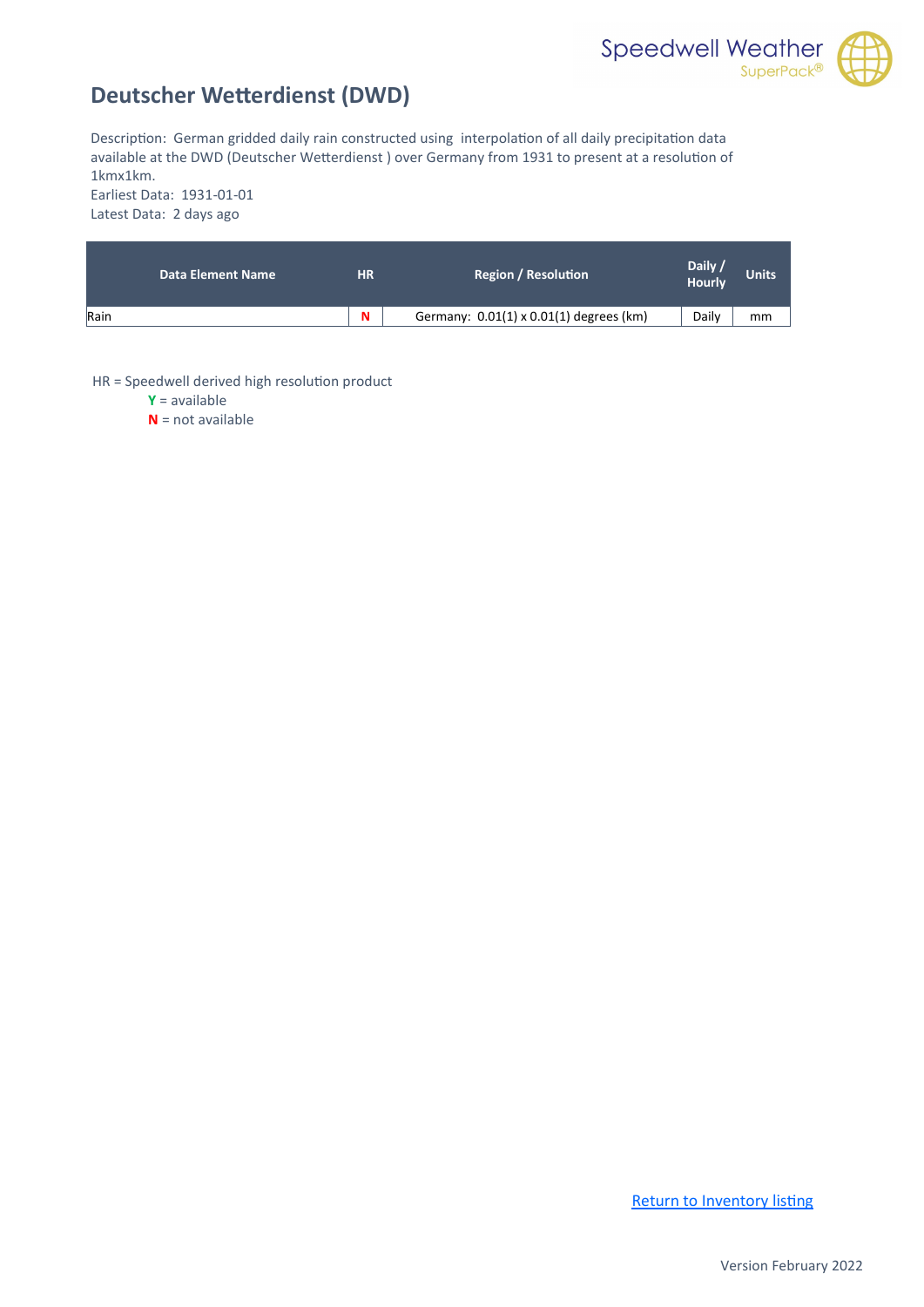

#### <span id="page-7-0"></span>**ERA5**

Description: ERA5 is produced using 4DVar data assimilation in CY41R2 of ECMWF's Integrated Forecast System (IFS), with 137 hybrid sigma/pressure (model) levels in the vertical, with the top level at 0.01 hPa

Earliest Data: 1979-01-01 (\* extending back to 1950-01-01 during 2020/1 from ECMWF) Latest Data: Generally 7 days ago (except for Evapotranspiration which has 3 month lag)

| <b>Data Element Name</b>              | <b>HR</b> | <b>Region / Resolution</b>                         | Daily /<br><b>Hourly</b> | <b>Units</b> |
|---------------------------------------|-----------|----------------------------------------------------|--------------------------|--------------|
| Dew Point Temperature 2m *            | N         | Africa: 0.25(~25) x 0.25(~25) degree (km)          | Hourly                   | Κ            |
| Dew Point Temperature 2m *            | N         | Asia: 0.25(~25) x 0.25(~25) degree (km)            | Hourly                   | K            |
| Dew Point Temperature 2m *            | N         | CONUS: 0.25(~25) x 0.25(~25) degree (km)           | Hourly                   | К            |
| Dew Point Temperature 2m *            | N         | Europe: 0.25(~25) x 0.25(~25) degree (km)          | Hourly                   | К            |
| Dew Point Temperature 2m *            | N         | S America: 0.25(~25) x 0.25(~25) degree (km)       | Hourly                   | К            |
| Evapotranspiration                    | N         | Africa: 0.25(~25) x 0.25(~25) degree (km)          | Hourly                   | m            |
| Evapotranspiration                    | N         | Asia: 0.25(~25) x 0.25(~25) degree (km)            | Hourly                   | m            |
| Evapotranspiration                    | N         | CONUS: 0.25(~25) x 0.25(~25) degree (km)           | Hourly                   | m            |
| Evapotranspiration                    | N         | Europe: 0.25(~25) x 0.25(~25) degree (km)          | Hourly                   | m            |
| Evapotranspiration                    | N         | S America: 0.25(~25) x 0.25(~25) degree (km)       | Hourly                   | m            |
| Rain *                                | N         | Global: 0.25(~25) x 0.25(~25) degree (km)          | Hourly                   | m            |
| Snow Depth                            | N         | Global: 0.25(~25) x 0.25(~25) degree (km)          | Hourly                   | m            |
| Solar Radiation                       | N         | Global: 0.25(~25) x 0.25(~25) degree (km)          | Hourly                   | $J m^2$      |
| Temperature 2m *                      | N         | Global: 0.25(~25) x 0.25(~25) degree (km)          | Hourly                   | К            |
| Temperature Maximum *                 | N         | Global: $0.25$ (~25) x 0.25(~25) degree (km)       | Hourly                   | К            |
| Temperature Minimum *                 | N         | Global: 0.25(~25) x 0.25(~25) degree (km)          | Hourly                   | K            |
| Volumetric Soil Water Layer 1         | N         | Africa: 0.25(~25) x 0.25(~25) degree (km)          | Hourly                   | m3/m3        |
| Volumetric Soil Water Layer 2         | N         | Africa: 0.25(~25) x 0.25(~25) degree (km)          | Hourly                   | m3/m3        |
| Volumetric Soil Water Layer 3         | N         | Africa: 0.25(~25) x 0.25(~25) degree (km)          | Hourly                   | m3/m3        |
| Volumetric Soil Water Layer 4         | N         | Africa: 0.25(~25) x 0.25(~25) degree (km)          | Hourly                   | m3/m3        |
| Volumetric Soil Water Layer 1         | N         | Asia: 0.25(~25) x 0.25(~25) degree (km)            | Hourly                   | m3/m3        |
| Volumetric Soil Water Layer 2         | N         | Asia: 0.25(~25) x 0.25(~25) degree (km)            | Hourly                   | m3/m3        |
| Volumetric Soil Water Layer 3         | N         | Asia: 0.25(~25) x 0.25(~25) degree (km)            | Hourly                   | m3/m3        |
| Volumetric Soil Water Layer 4         | N         | Asia: 0.25(~25) x 0.25(~25) degree (km)            | Hourly                   | m3/m3        |
| Volumetric Soil Water Layer 1         | N         | CONUS: 0.25(~25) x 0.25(~25) degree (km)           | Hourly                   | m3/m3        |
| Volumetric Soil Water Layer 2         | N         | CONUS: 0.25(~25) x 0.25(~25) degree (km)           | Hourly                   | m3/m3        |
| Volumetric Soil Water Layer 3         | N         | CONUS: 0.25(~25) x 0.25(~25) degree (km)           | Hourly                   | m3/m3        |
| Volumetric Soil Water Layer 4         | N         | CONUS: 0.25(~25) x 0.25(~25) degree (km)           | Hourly                   | m3/m3        |
| Volumetric Soil Water Layer 1         | N         | Europe: $0.25$ ( $25$ ) x 0.25( $25$ ) degree (km) | Hourly                   | m3/m3        |
| Volumetric Soil Water Layer 2         | N         | Europe: $0.25$ (~25) x 0.25(~25) degree (km)       | Hourly                   | m3/m3        |
| Volumetric Soil Water Layer 3         | N         | Europe: 0.25(~25) x 0.25(~25) degree (km)          | Hourly                   | m3/m3        |
| Volumetric Soil Water Layer 4         | N         | Europe: 0.25(~25) x 0.25(~25) degree (km)          | Hourly                   | m3/m3        |
| Volumetric Soil Water Layer 1         | N         | S America: 0.25(~25) x 0.25(~25) degree (km)       | Hourly                   | m3/m3        |
| Volumetric Soil Water Layer 2         | N         | S America: 0.25(~25) x 0.25(~25) degree (km)       | Hourly                   | m3/m3        |
| Volumetric Soil Water Layer 3         | N         | S America: 0.25(~25) x 0.25(~25) degree (km)       | Hourly                   | m3/m3        |
| Volumetric Soil Water Layer 4         | N         | S America: 0.25(~25) x 0.25(~25) degree (km)       | Hourly                   | m3/m3        |
| <b>Wave Direction</b>                 | Y         | Global: 0.25(~25) x 0.25(~25) degree (km)          | Hourly                   | degrees      |
| Wave Significant Height of Wind Waves | Υ         | Global: 0.25(~25) x 0.25(~25) degree (km)          | Hourly                   | m            |
| Wave Significant Height of Swell      | Υ         | Global: 0.25(~25) x 0.25(~25) degree (km)          | Hourly                   | m            |
| Wave Period                           | Y         | Global: 0.25(~25) x 0.25(~25) degree (km)          | Hourly                   | s            |
| Wind Direction 10m                    | N         | Global: 0.25(~25) x 0.25(~25) degree (km)          | Hourly                   | degrees      |
| Wind Direction 100m                   | N         | Global: 0.25(~25) x 0.25(~25) degree (km)          | Hourly                   | degrees      |
| Wind Speed 10m                        | N         | Global: 0.25(~25) x 0.25(~25) degree (km)          | Hourly                   | m/s          |
| Wind Speed 100m *                     | N         | Global: 0.25(~25) x 0.25(~25) degree (km)          | Hourly                   | m/s          |

HR = Speedwell derived high resolution product

**Y** = available

**N** = not available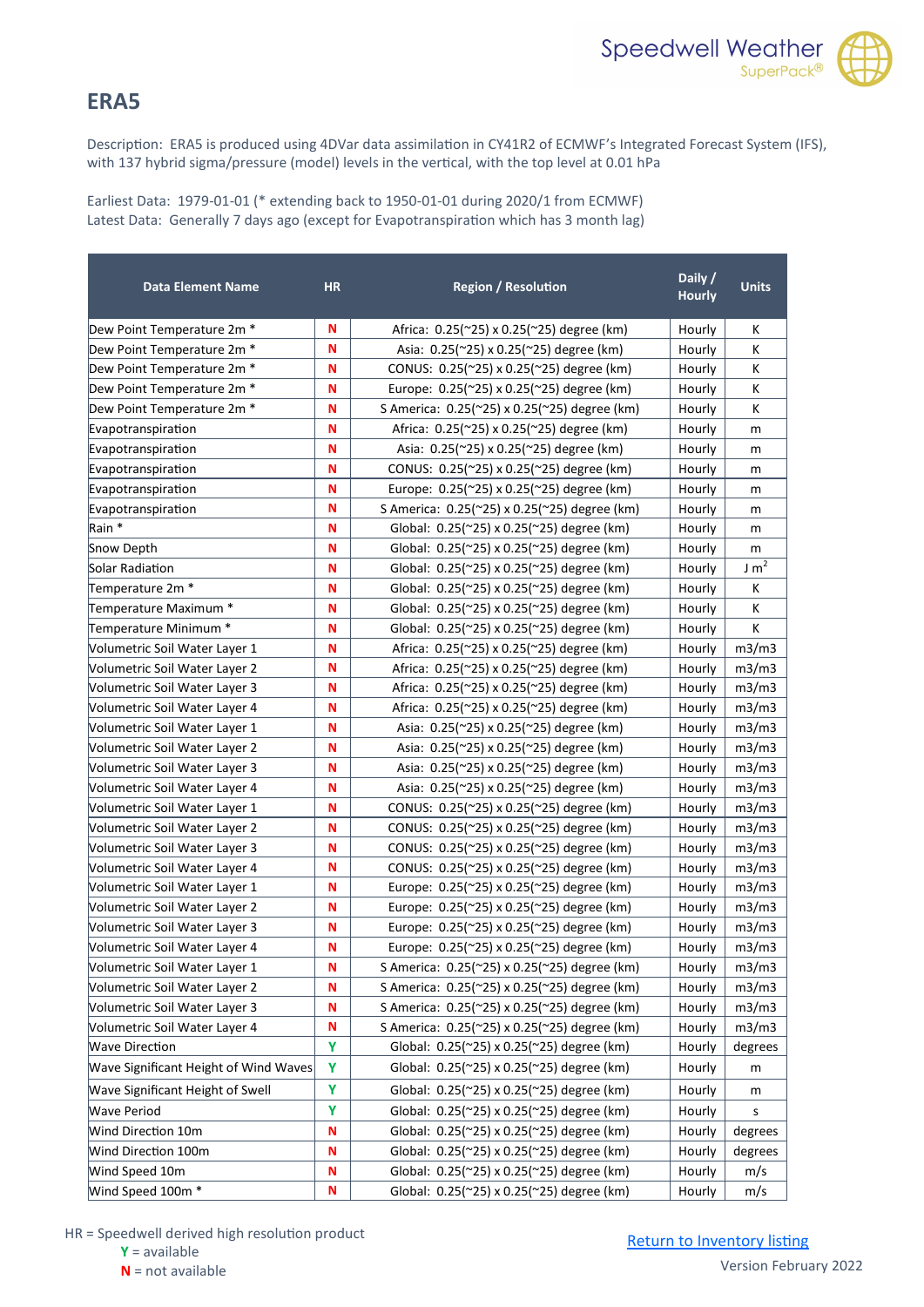

#### <span id="page-8-0"></span>**ERA Interim**

Description: The data assimilation system used to produce ERA-Interim is based on a 2006 release of the IFS (Cy31r2). The system includes a 4-dimensional variational analysis (4D-Var) with a 12-hour analysis window. This reanalysis product is no longer produced by ECMWF, it is replaced by the ERA5 reanalysis project.

ERA Interim elements have now been removed from the catalogue, please see ERA5, which is the replacement reanalysis.

Should you still require data from the ERA Interim project, then please contact the Speedwell Data Team [\(datateam@speedwellweather.com\)](mailto:datateam@speedwellweather.com?subject=Speedwell%20Weather%20-%20Gridded%20Data%20Enquiry) as we may be able to extract data on a per request basis (additional costs may be involved).

ECMWF ERA Interim Earliest Data: 1980-01-01 Latest Data: 2019-08-31 (Project replaced by ERA5)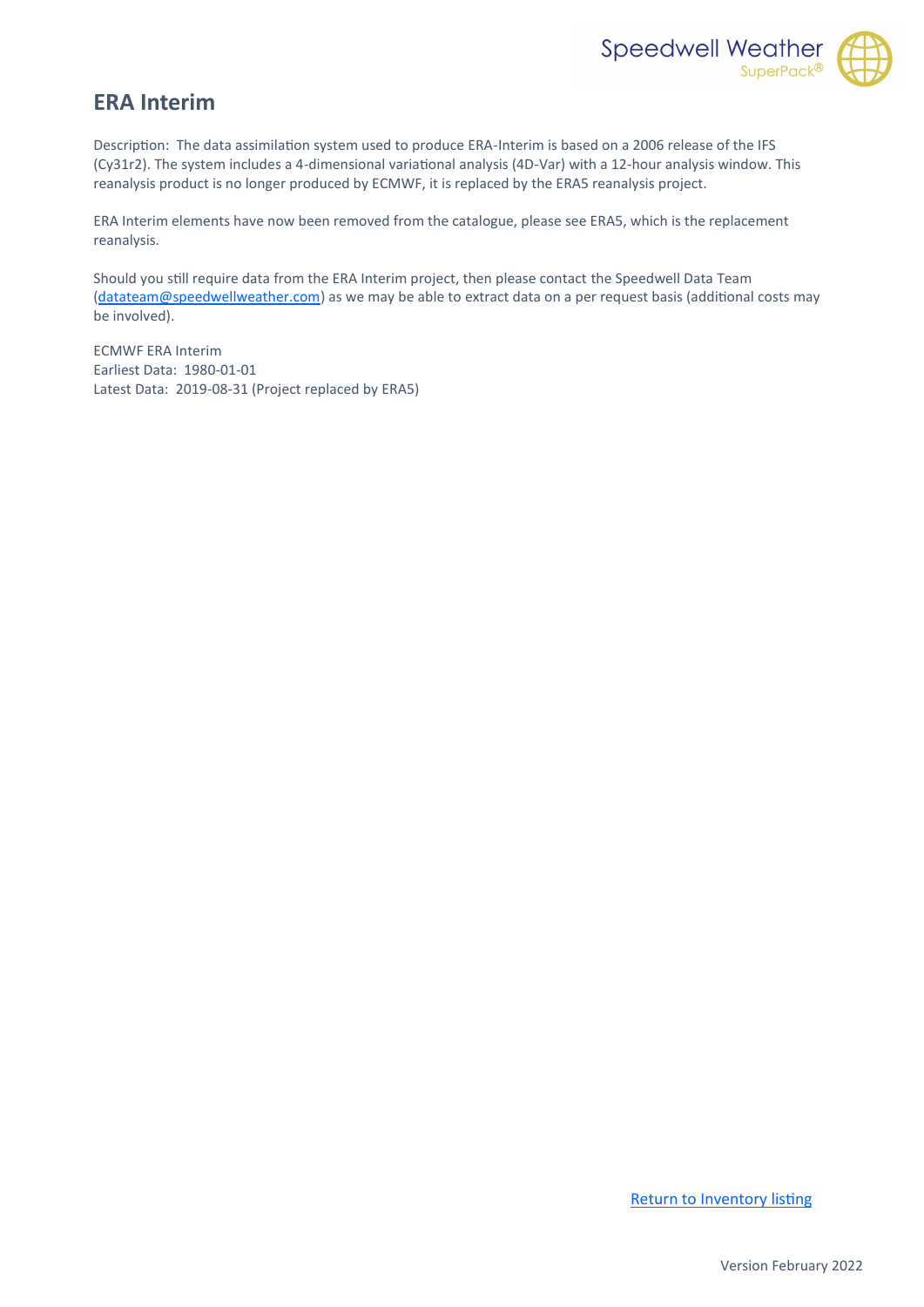

## <span id="page-9-0"></span>**Earth Observation System (EOS)**

Description: Global 16-day composite of the MODIS Vegetation Index (NDVI) included in the MOD13C1 product

Earliest Data: 2000-02-18 Latest Data: 1 month ago

| Data Element Name | <b>HR</b> | <b>Region / Resolution</b>            | Daily /<br>Hourly | <b>Units</b> |
|-------------------|-----------|---------------------------------------|-------------------|--------------|
| NVDI : MOD13C1    | N         | Global: 0.05(5) x0.05(5) degrees (km) | 16 days           | <b>NDVI</b>  |

HR = Speedwell derived high resolution product

**Y** = available

**N** = not available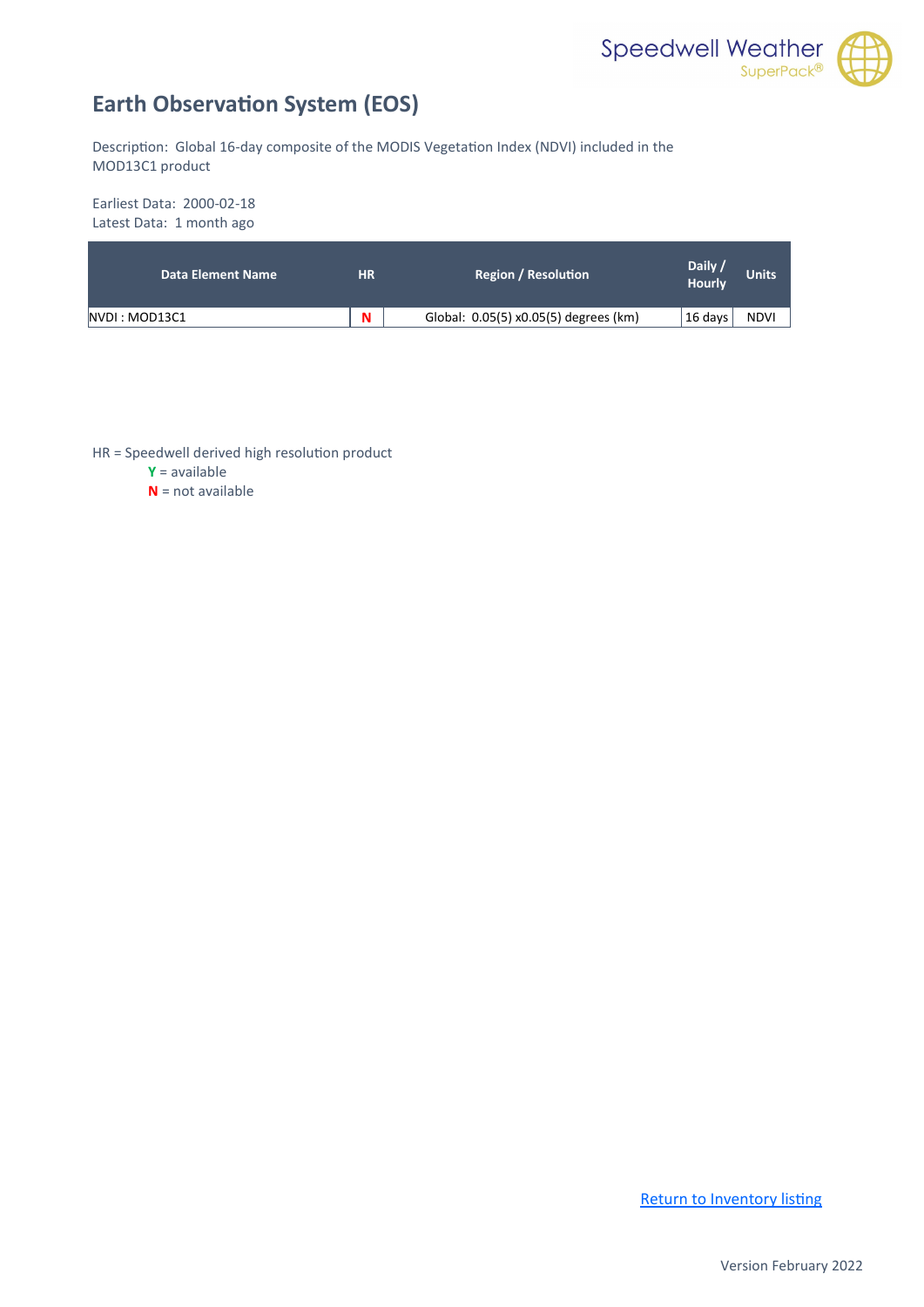

#### <span id="page-10-0"></span>**MERRA 2**

Description: The second Modern-Era Retrospective analysis for Research and Applications (MERRA-2) is a NASA atmospheric reanalysis, using an upgraded version of the Goddard Earth Observing System Model, Version 5 (GEOS -5) data assimilation system.

Earliest Data: 1980-01-01 Latest Data: 1.5 months ago

| Data Element Name                                                              | <b>HR</b> | <b>Region / Resolution</b>                                                                                                                                  | Daily /<br><b>Hourly</b> | <b>Units</b> |
|--------------------------------------------------------------------------------|-----------|-------------------------------------------------------------------------------------------------------------------------------------------------------------|--------------------------|--------------|
| Precipitation                                                                  | N         | Africa: 0.625 x 0.500 degrees<br>Asia 0.625 x 0.500 degrees<br>Australia 0.625 x 0.500 degrees<br>Europe 0.625 x 0.500 degrees<br>USA 0.625 x 0.500 degrees | Hourly                   | mm           |
| Wind Speed 10m, 50m, 60m, 70m, 80m, 90m,<br>100m, 110m, 120m, 130m, 140m, 150m | N         | Africa: 0.625 x 0.500 degrees<br>Asia 0.625 x 0.500 degrees<br>Australia 0.625 x 0.500 degrees<br>Europe 0.625 x 0.500 degrees<br>USA 0.625 x 0.500 degrees | Hourly                   | m/s          |

HR = Speedwell derived high resolution product

**Y** = available

**N** = not available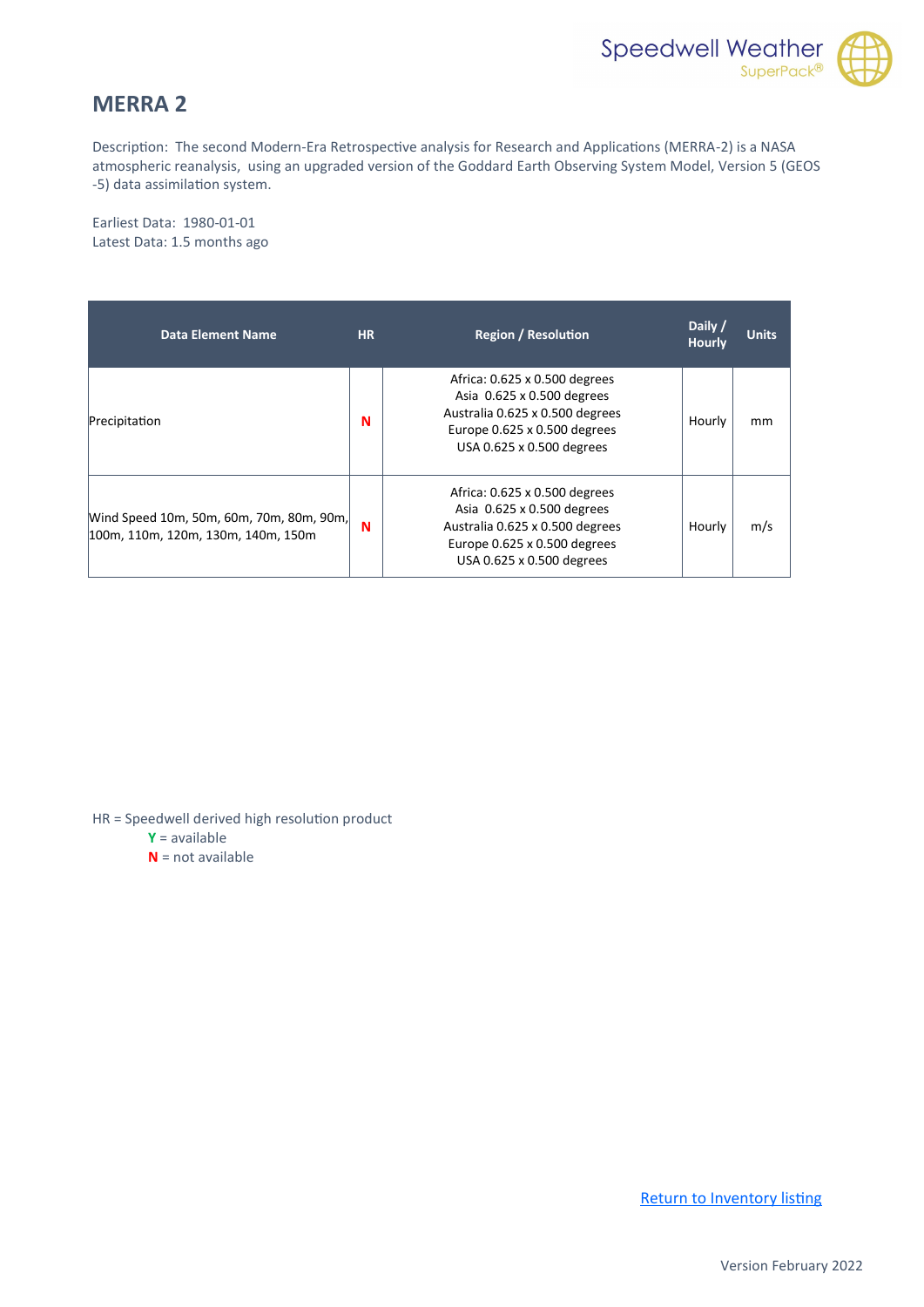

## <span id="page-11-0"></span>**NOAA Climate prediction Centre (CPC)**

Description: CPC Unified Gauge-Based Analysis of Global Daily Precipitation Project, constructed using available ground based observations. Since 2019 periodic updates (revision of the real-time product) are available with a 2-3 month lag.

Earliest Data: 1979-01-01 (1948-01-01 for CONUS)

| Data Element Name | НR | <b>Region / Resolution</b>                     | Daily /<br><b>Hourly</b> | <b>Units</b> |
|-------------------|----|------------------------------------------------|--------------------------|--------------|
| Rain              | N  | Global: $0.5$ (~50) x $0.5$ (~50) degrees (km) | Daily                    | mm           |
| Rain              | N  | CONUS: 0.25 (~25) x 0.25 (~25) degrees (km)    | Daily                    | mm           |

HR = Speedwell derived high resolution product

**Y** = available

**N** = not available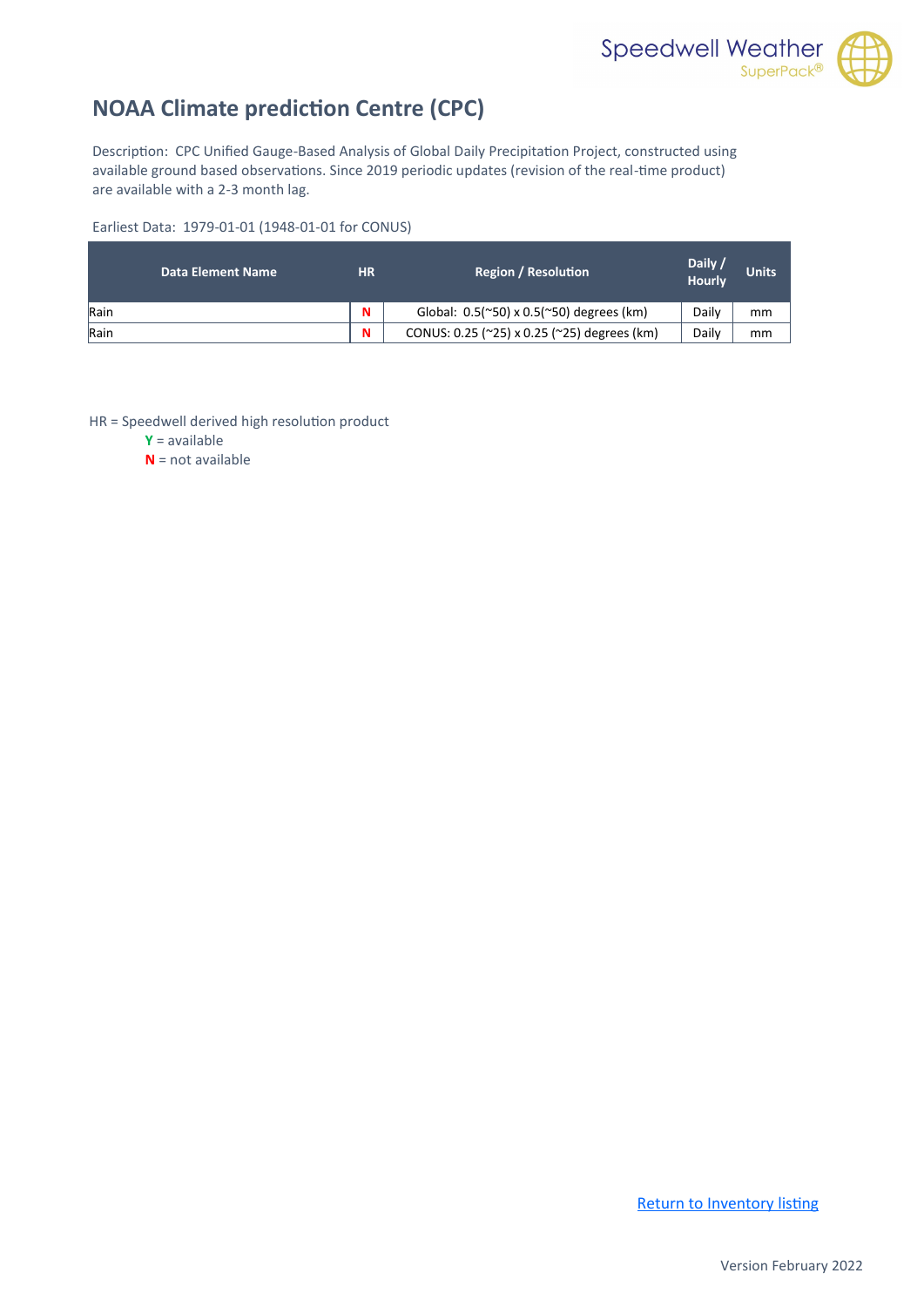

#### <span id="page-12-0"></span>**PRISM**

Description: PRISM is a set of monthly, yearly, and single-event gridded data products of mean temperature and precipitation, max/min temperatures, and dewpoints, primarily for the United States. In-situ point measurements are ingested into the PRISM (Parameter elevation Regression on Independent Slopes Model) statistical mapping system. The PRISM products use a weighted regression scheme to account for complex climate regimes associated with orography, rain shadows, temperature inversions, slope aspect, coastal proximity, and other factors. Climatologies (normals) are available at 30-arcsec (800 meters) and monthly data are available at 2.5 arcmin (4 km) resolution. PRISM is the USDA's official climatological data.

| <b>Data Element Name</b> | <b>HR</b> | <b>Region / Resolution</b> | Daily /<br><b>Hourly</b> | <b>Units</b> |
|--------------------------|-----------|----------------------------|--------------------------|--------------|
| Precipitation            | N         | Mainly US-4km              | Daily                    | mm           |
| Maximum Air              | N         | Mainly US-4km              | Daily                    | ° C          |
| Minimum Air              | N         | Mainly US-4km              | Daily                    | ° C          |

HR = Speedwell derived high resolution product

- **Y** = available
- **N** = not available